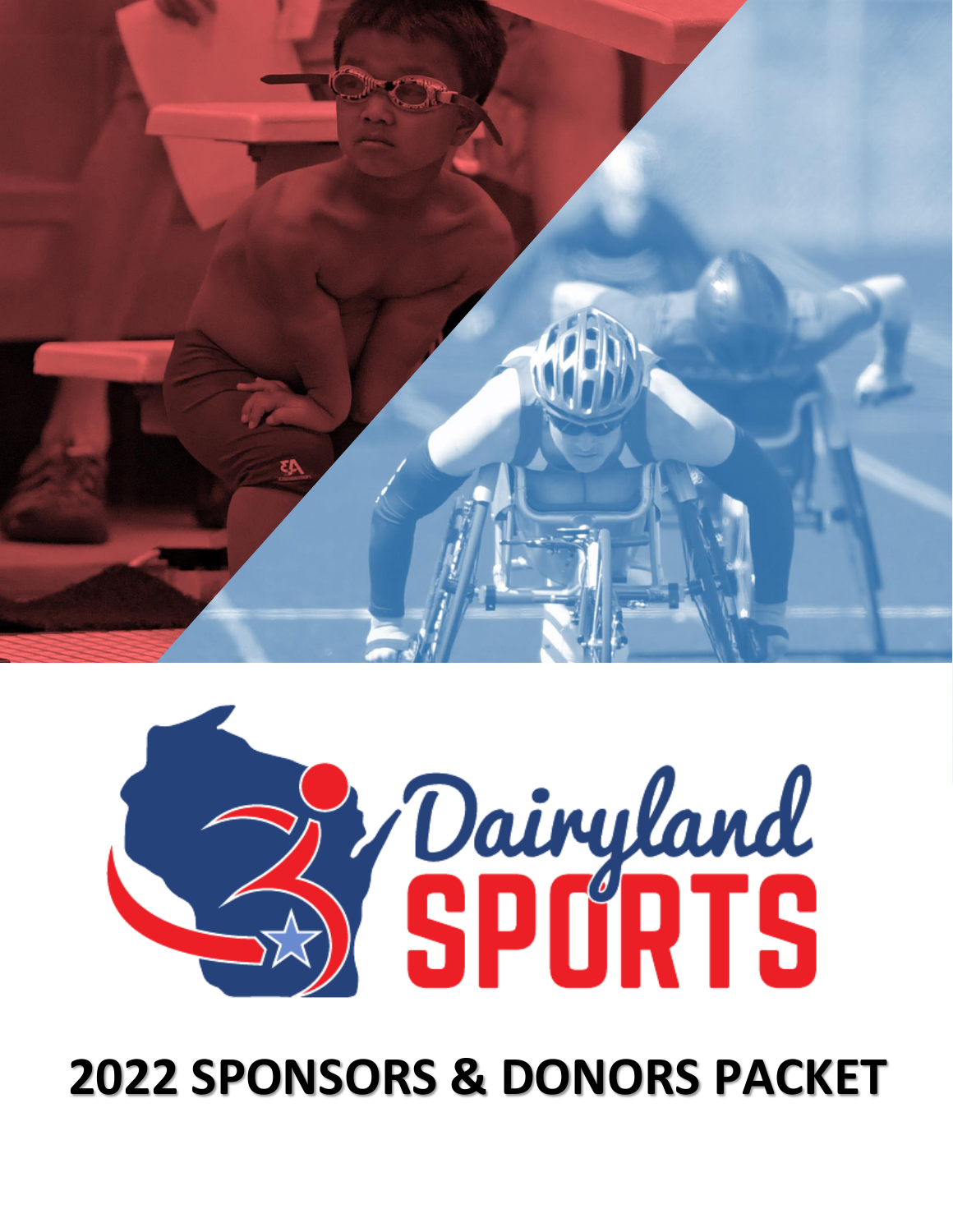### *What is Dairyland Sports?*

Dairyland Sports is a 501(c)3 nonprofit organization based out of Madison, Wisconsin, with a mission to engage and empower individuals of all ages, physical abilities, and experiences to improve their health and well-being through participation in sports, fitness, and recreation. Founded in 2017, Dairyland Sports has developed strategic relationships with both local and national adaptive sports organizations and community business partners to advocate for adaptive athletics in Wisconsin and to ensure each athlete is provided with the best opportunity to achieve their full personal and athletic potential. Ultimately, our aim is to become the "central hub" for Wisconsin adaptive sports – a place where adaptive athletes and families will be supported, educated, and referred to top-notch resources & programming in the adaptive sports & fitness community.

#### *How Did Dairyland Sports Begin?*

Dairyland Sports was officially incorporated as a tax-exempt 501(c)3 organization in December 2017. However, our local organizing committee was established well before that time. In May of 2016, our team collaborated with Adaptive Sports USA national chairman, Gregg Baumgarten, to create the Dairyland Games – Wisconsin's first and only regional sanctioned event allowing youth athletes with physical and/or visual disabilities the opportunity to qualify for Adaptive Sports USA Junior Nationals (now Move United Junior Nationals). The first Dairyland Games was held at Sauk Prairie High School with 16 athletes competing in various track and field events. Just three years later in 2019, Dairyland Games proudly hosted over 75 athletes from 8 states across the Midwest with over 350+ event entries in swimming, track, and field. In addition, athletes and community members were invited to participate in a variety of free interactive clinics and exhibitions including para taekwondo, wheelchair basketball, powerlifting, cheerleading, and more! Throughout our existence, many Dairyland Games participants have qualified for national and international competition, setting national records in the process! Most importantly, however, Dairyland Games serves as a unique opportunity for individuals of all physical abilities and experience levels to find friendship, camaraderie, develop healthy fitness habits, and enjoy high quality competition in an inclusive and supportive environment.

Due to the tremendous growth and support we have received in only a few years of hosting the Dairyland Games, our team recognized the need to establish a nonprofit organization to expand our mission and make an even bigger impact in the adaptive sports community. We are committed to providing the best possible experiences for our athletes so that they may reach their highest athletic and life potential. Most importantly, we hope that all of our athletes are able to make meaningful connections with other athletes, families, and community members while enjoying the physical, social, and emotional benefits of participating in sports and fitness across the lifespan.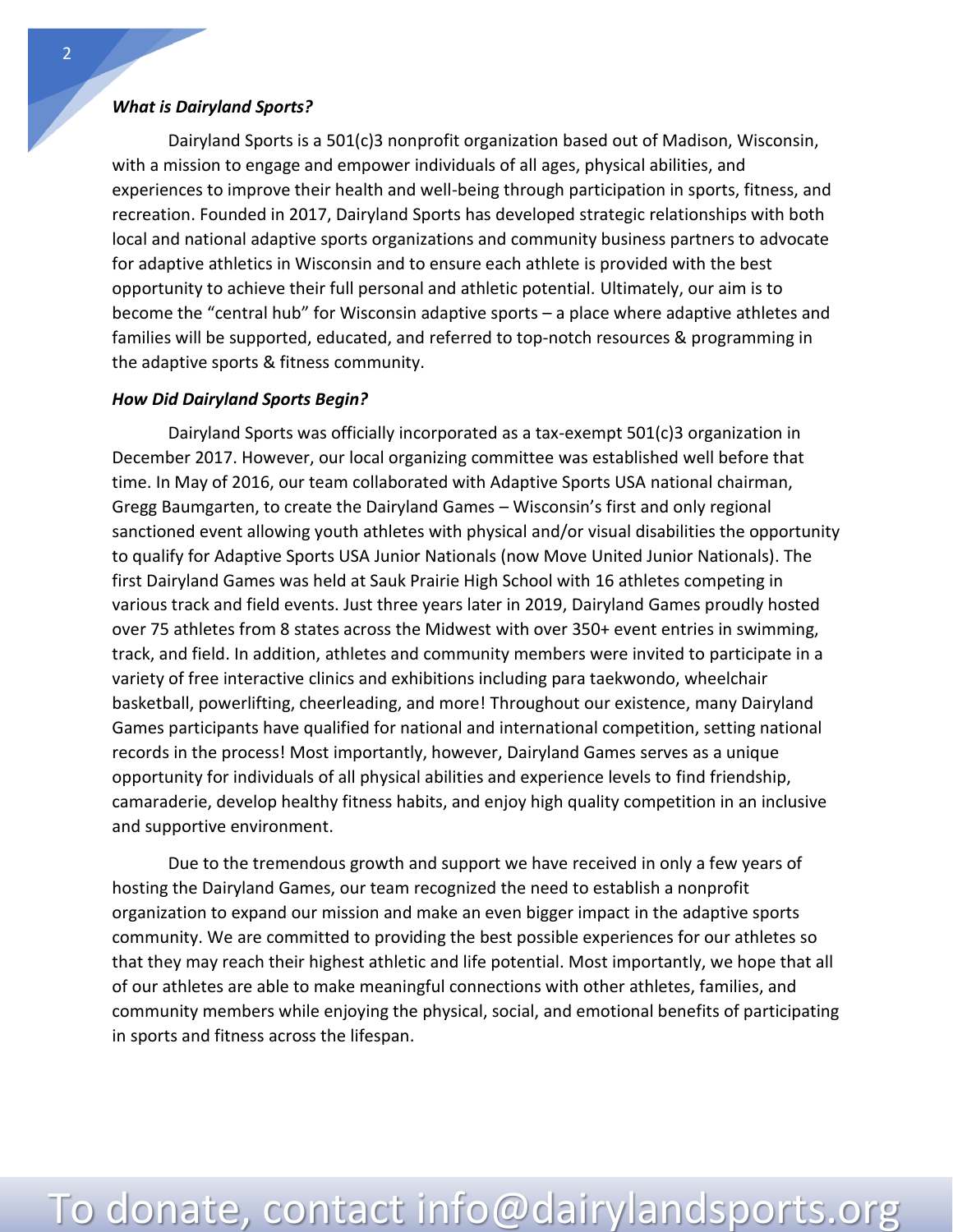#### *How Can You Get Involved?*

We are eager for support from our community members to assist in furthering the mission, values, and programming of Dairyland Sports. You can help us in a variety of ways including giving tax-deductible donations, providing athlete referrals to our program, volunteering at our events, following us on our social media pages, advocating for individuals living with physical disabilities in your community, and more! If you are interested in a more committed role, we do have a variety of open leadership positions on our Board of Directors or executive leadership team and would be happy to provide that information to you as well. In other words, if you have talents that you believe you could contribute to our team, we would be happy to meet with you to get you involved! Contact us today!

As with any non-profit business, we rely heavily on community and business financial support to continue to offer quality services to our athletes. If you do choose to support us with a tax-deductible donation to Dairyland Sports, you can do so in a variety of ways:

- Visit our website, [www.dairylandsports.org](http://www.dairylandsports.org/) to make a secure donation through our partners at Network for Good (donation button is in top-right corner of the screen) o Options include one-time donation, or monthly recurring
- Send a personal check to our business PO Box address at:
	- o 733 Struck Street #45736, Madison, WI 53744
- Shop online at Amazon Smile and select Dairyland Sports Corporation as your charity of choice. Amazon will donate 0.5% of all your online purchases to Dairyland Sports! It's as easy as that! [\(https://smile.amazon.com/\)](https://smile.amazon.com/)
- Contact our President & Co-Founder, Jacob Graboski [\(jgraboski@dairylandsports.org\)](mailto:jgraboski@dairylandsports.org), if you would like more information on how to donate or if your organization is interested in sponsoring any of our yearly programming (see next pages for more information).

It is important to note that **100% of your donations will go directly towards supporting the mission of Dairyland Sports**. Our chief officers and board members do not receive any financial compensation or benefits for serving this organization – we are simply proud volunteers with a passion to move Dairyland Sports forward in the local community and beyond!

### *Where Can I Find More Information?*

For more information about Dairyland Sports, please visit [www.dairylandsports.org.](http://www.dairylandsports.org/) Make sure to also follow and engage with us on social media for the latest updates (@TeamDairylandWI). Please feel free to contact our staff at any time with questions!

Have you seen our Dairyland Games highlight videos? Check them out [here!](https://www.youtube.com/channel/UCpvInDA5t565VUPBnRBy92A)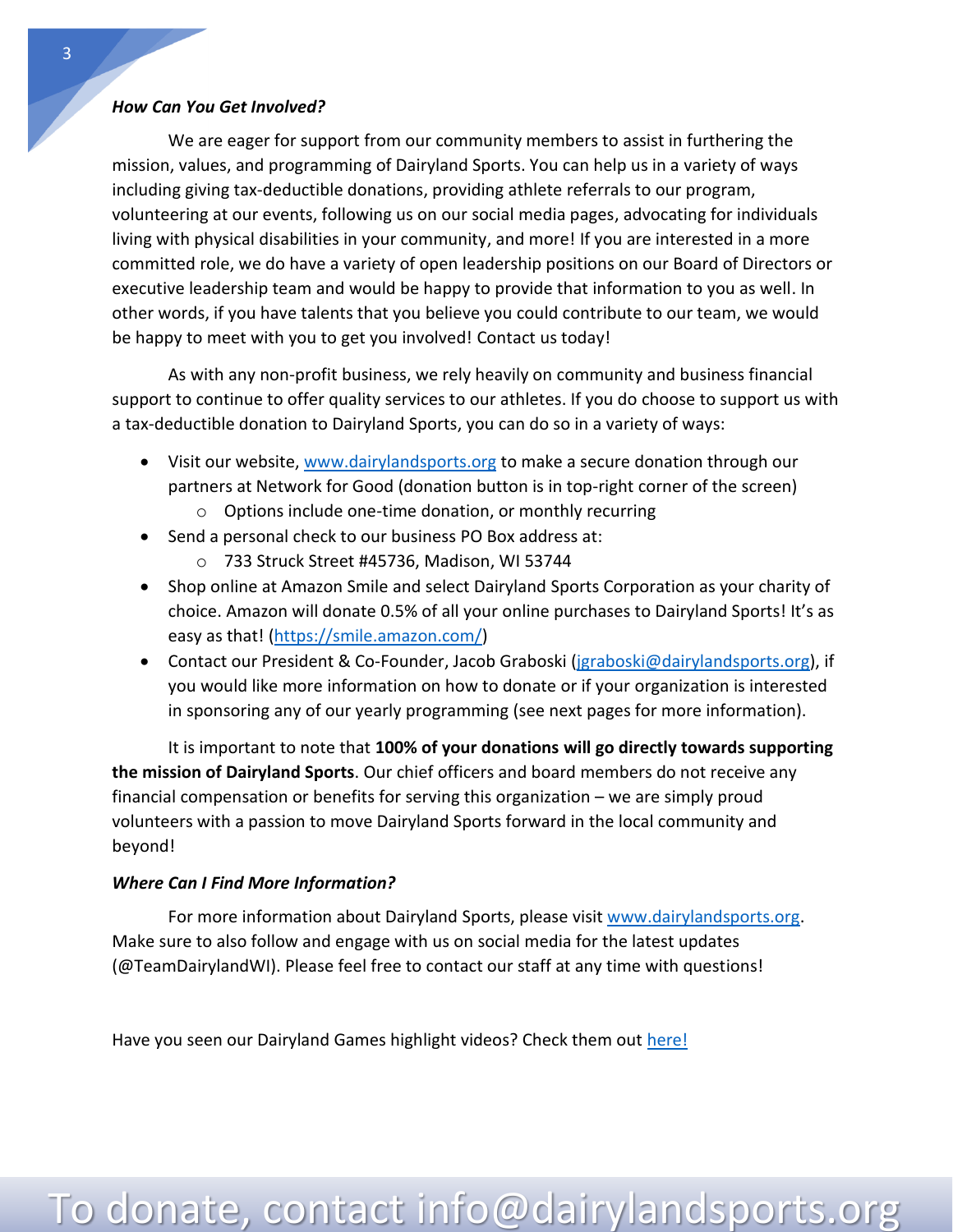

## **SPONSORSHIP & DONOR OPPORTUNITIES**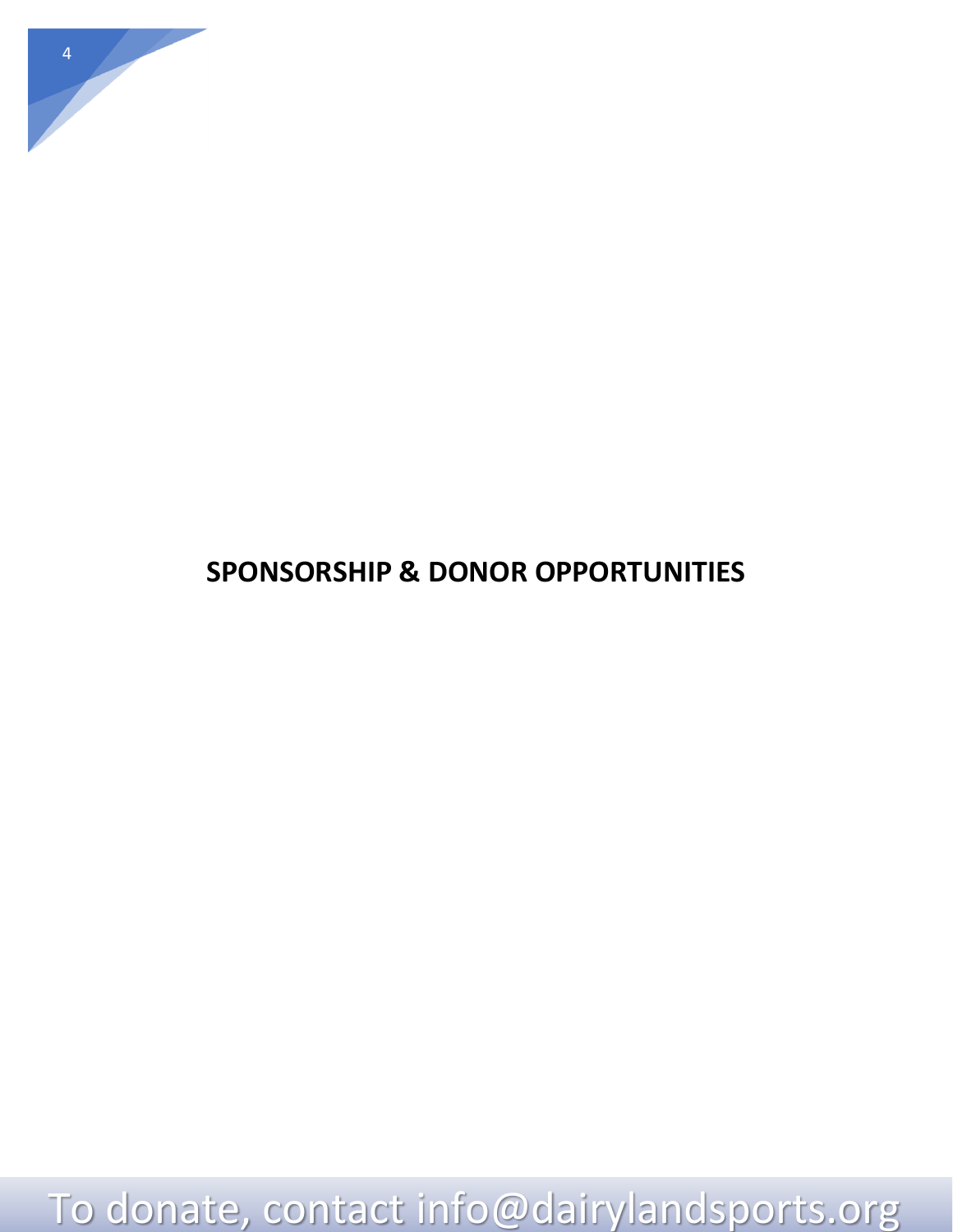## **Dairyland Games** – May 2022 (Middleton, WI)

Wisconsin's first and only regional multi-sport event sanctioned by Move United allowing athletes with physical and/or visual disabilities (ages 7-22) to qualify for Move United Junior Nationals. In 2019, over 75 athletes from 8 states across the Midwest competed in track, field, and swimming events (350+ event entries). With the COVID pandemic pausing our in-person event for multiple years, Dairyland Games will be set to expand in 2022 – offering a new powerlifting event, additional sports exhibitions and clinics, and an athlete/family social with music and entertainment!

| <b>Benefits:</b>                                                                                                     | <b>Platinum Sponsor</b><br>\$3000 | <b>Gold Sponsor</b><br>\$1500 | <b>Silver Sponsor</b><br>\$500 | <b>Bronze Sponsor</b><br>\$250 |
|----------------------------------------------------------------------------------------------------------------------|-----------------------------------|-------------------------------|--------------------------------|--------------------------------|
| Logo included at the end of<br><b>Dairyland Games 2022</b><br>highlight video                                        |                                   |                               |                                |                                |
| <b>Sponsor recognition in</b><br><b>Dairyland Sports quarterly</b><br>e-newsletter for 1 year                        |                                   |                               |                                |                                |
| Sponsor logo included on<br>event signage at finish line<br>during track event                                       |                                   |                               |                                |                                |
| Logo and hyperlink on<br><b>Dairyland Sports website</b><br>("Our Partners" tab) for 2<br>years                      |                                   |                               |                                |                                |
| Half page advertisement in<br>the athlete/volunteer event<br>information packet                                      |                                   |                               |                                |                                |
| <b>Recognition on Dairyland</b><br><b>Sports social media (April 1-</b><br><b>July 1, 2020)</b>                      |                                   |                               |                                |                                |
| Logo on athlete t-shirts                                                                                             |                                   |                               |                                |                                |
| <b>Booth opportunity at</b><br><b>Dairyland Games</b>                                                                |                                   |                               |                                |                                |
| <b>Booth opportunity at</b><br><b>Dairyland Games</b><br>athlete/family social                                       |                                   |                               |                                |                                |
| <b>Promo material in athlete</b><br>"swag bags"                                                                      |                                   |                               |                                |                                |
| <b>Company recognition in</b><br><b>Dairyland Games event</b><br>program (see next column<br>for advertisement size) |                                   |                               |                                |                                |
| Advertisement Size $\rightarrow$                                                                                     | Full page                         | Half page                     | Logo under list<br>of sponsors | Name under list<br>of sponsors |

\*The above benefits are valid for the 2022 Dairyland Games and are subject to change after the completion of the games. No benefits will be removed from a sponsorship level, but new benefits may be added, or current benefits may be altered to meet the seasonal needs of Dairyland Sports.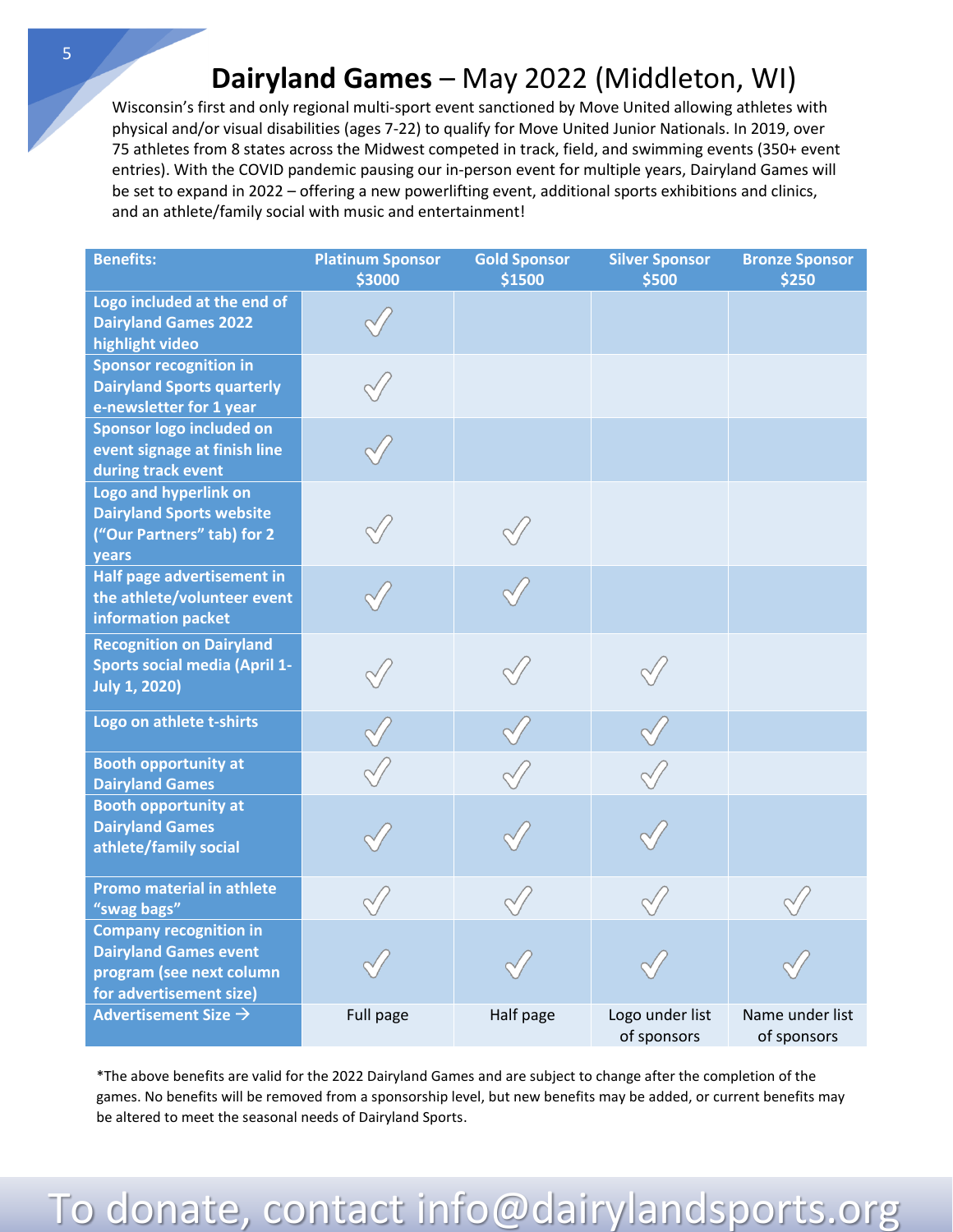In an effort to build upon our partnership with the local Mad City Badgers wheelchair basketball team, Dairyland Sports is in the process of organizing a 2-day National Wheelchair Basketball Association (NWBA) conference tournament in Madison, Wisconsin. This tournament aims to bring in many elite wheelchair basketball teams from across the Midwest to compete for the conference title. Who knows, maybe Bucky Badger or the UW-Madison Men's Basketball team will be in attendance? With your help, we can make this a slam dunk of an event.

Click [here](https://www.nbc15.com/content/news/Madison-hosts-first-ever-wheelchair-basketball-conference-tournament-476466993.html) for a news article on the conference tournament we helped bring to Madison in 2018!

| <b>Benefits:</b>                                                                                                | <b>Platinum Sponsor</b><br>\$3,000 | <b>Gold Sponsor</b><br>\$1500 | <b>Silver Sponsor</b><br>\$500 | <b>Bronze Sponsor</b><br>\$250 |
|-----------------------------------------------------------------------------------------------------------------|------------------------------------|-------------------------------|--------------------------------|--------------------------------|
| Logo included at the end of<br>the MadCity Invitational<br>highlight video                                      |                                    |                               |                                |                                |
| <b>Booth opportunity at</b><br><b>MadCity Invitational near</b><br>championship court                           |                                    |                               |                                |                                |
| <b>Sponsor logo on event</b><br>signage at main entrance<br>of gym                                              |                                    |                               |                                |                                |
| Logo and hyperlink on<br><b>Dairyland Sports website</b><br>("Our Partners" tab) for 2<br>years                 |                                    |                               |                                |                                |
| Half page advertisement in<br>the athlete/volunteer<br>event information packet                                 |                                    |                               |                                |                                |
| <b>Sponsor recognition via</b><br>minimum of 2 social media<br>posts (1 month before, 1<br>month after event)   |                                    |                               |                                |                                |
| Logo on athlete t-shirts                                                                                        |                                    |                               |                                |                                |
| <b>Sponsor recognition in</b><br><b>Dairyland Sports quarterly</b><br>e-newsletter for 1 year                   |                                    |                               |                                |                                |
| <b>Promo materials provided</b><br>in athlete "swag bags"                                                       |                                    |                               |                                |                                |
| <b>Company recognition in</b><br>event program and event<br>signage (see next column<br>for advertisement size) |                                    |                               |                                |                                |
| Advertisement Size $\rightarrow$                                                                                | Full page                          | Half page                     | Logo under list of<br>sponsors | Name under list<br>of sponsors |

\*These benefits are valid for the 2022 Dairyland Sports MadCity Invitational and are subject to change after the completion of the event. No benefits will be removed from a sponsorship level, but new benefits may be added, or current benefits may be altered to meet the seasonal needs of Dairyland Sports.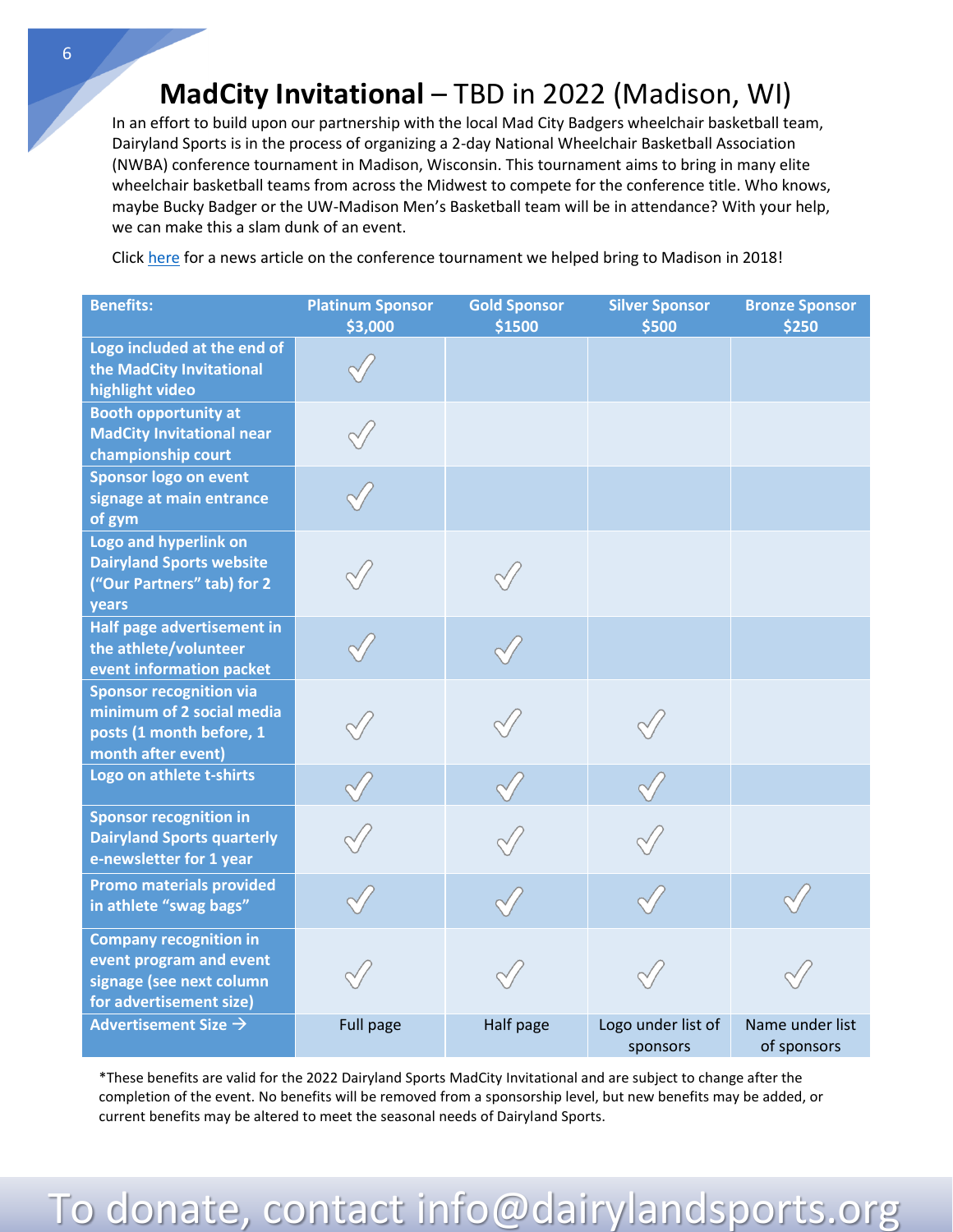## **Adaptive Equipment**

As we continue to provide innovative adaptive sports services and programming in Wisconsin, we find ourselves in tremendous need for donated or purchased adaptive sports equipment. Many individuals living with physical and/or visual disabilities are at a great disadvantage for participating in sports and fitness opportunities due to limited access to essential equipment that can assist in mobility, safety, and improved performance. Most adaptive equipment necessary for participation in sports is not covered by private or government insurance companies, leaving the financial burden on athletes and families to purchase this equipment out of pocket in order to enjoy the same recreational and competitive sports and fitness opportunities that many of us take for granted. In addition, many of these athletes and families have already been burdened with expensive past, current, and future medical bills associated with their given medical condition or diagnosis. Our mission at Dairyland Sports is to remove this financial burden from the athletes and families and provide free or low-cost opportunities to participate in lifelong sports and fitness… with the equipment they need and deserve!

If you are interested in supporting us in our endeavors to build an inventory of adaptive equipment that we can loan out to our athletes, please see the list below and contact us at [info@dairylandsports.org](mailto:info@dairylandsports.org) if you would like to donate or help us purchase this equipment.

| <b>Dairyland Sports Equipment</b> | Cost    | <b>Notes</b>                                                                                                              |
|-----------------------------------|---------|---------------------------------------------------------------------------------------------------------------------------|
| Shot Put Implements               | \$100   | Training shot, 6lb, 8lb, 12lb<br>$\bullet$                                                                                |
| <b>Discus Implements</b>          | \$100   | <b>Training discus</b><br>$\bullet$                                                                                       |
|                                   |         | Variety of weights/sizes<br>$\bullet$                                                                                     |
| Javelin Implements                | \$200   | Training javelin (turbojav)<br>$\bullet$                                                                                  |
|                                   |         | Variety of weights/sizes<br>$\bullet$                                                                                     |
| (8) Starting Blocks               | \$800   | Ambulatory track athletes use starting blocks to push off at<br>$\bullet$<br>the start of the race                        |
| (1) Throwing Chair                | \$1,200 | Eagle Throwing Frame for field events<br>$\bullet$                                                                        |
|                                   |         | Provides stable, standardized surface for seated or non-<br>$\bullet$                                                     |
|                                   |         | ambulatory athletes to perform shot put, discus, javelin, club                                                            |
|                                   |         | throws                                                                                                                    |
| (3) Trainer/Roller Systems        | \$3,000 | Invictus Active Roller Trainer System for wheelchair athletes<br>$\bullet$                                                |
|                                   |         | Necessary for training in winter months in Wisconsin<br>$\bullet$                                                         |
| (1) Youth Race Chair              | \$3,500 | Eagle or Top End Race Chair-11" hip<br>$\bullet$                                                                          |
|                                   |         | Improved speed/performance compared to standard<br>$\bullet$<br>wheelchair                                                |
| (1) Adult Race Chair              | \$3,500 | Eagle or Top End Race Chair-16" hip<br>$\bullet$                                                                          |
|                                   |         | Improved speed/performance compared to standard<br>$\bullet$<br>wheelchair                                                |
|                                   | \$3,000 |                                                                                                                           |
| (1) Race Runner                   |         | PETRA race runner, junior size<br>$\bullet$<br>Utilized by athletes with cerebral palsy, muscular dystrophy,<br>$\bullet$ |
|                                   |         | MS, etc.                                                                                                                  |
| (2) Basketball Wheelchair         | \$7,000 | Top End Basketball wheelchairs start at \$3,200 with options<br>$\bullet$                                                 |
|                                   |         | to customize or add                                                                                                       |
|                                   |         | Used during open gyms, practices, or demonstrations at<br>$\bullet$                                                       |
|                                   |         | various adaptive sports or health professional                                                                            |
|                                   |         | events/conferences                                                                                                        |
| (5) Bike Helmets                  | \$150   | About \$30 each for standard helmet<br>$\bullet$                                                                          |
|                                   |         | Necessary to wear for track practice and competition<br>$\bullet$                                                         |
| Strength & Conditioning Equipment | \$400   | Agility ladder, med balls, therabands, stopwatches, etc.<br>$\bullet$                                                     |
| (1) Pop Up Tent                   | \$500   | Designated Dairyland Sports tents for officials, volunteers,<br>$\bullet$                                                 |
|                                   |         | coaches, or athletes at competitions/events                                                                               |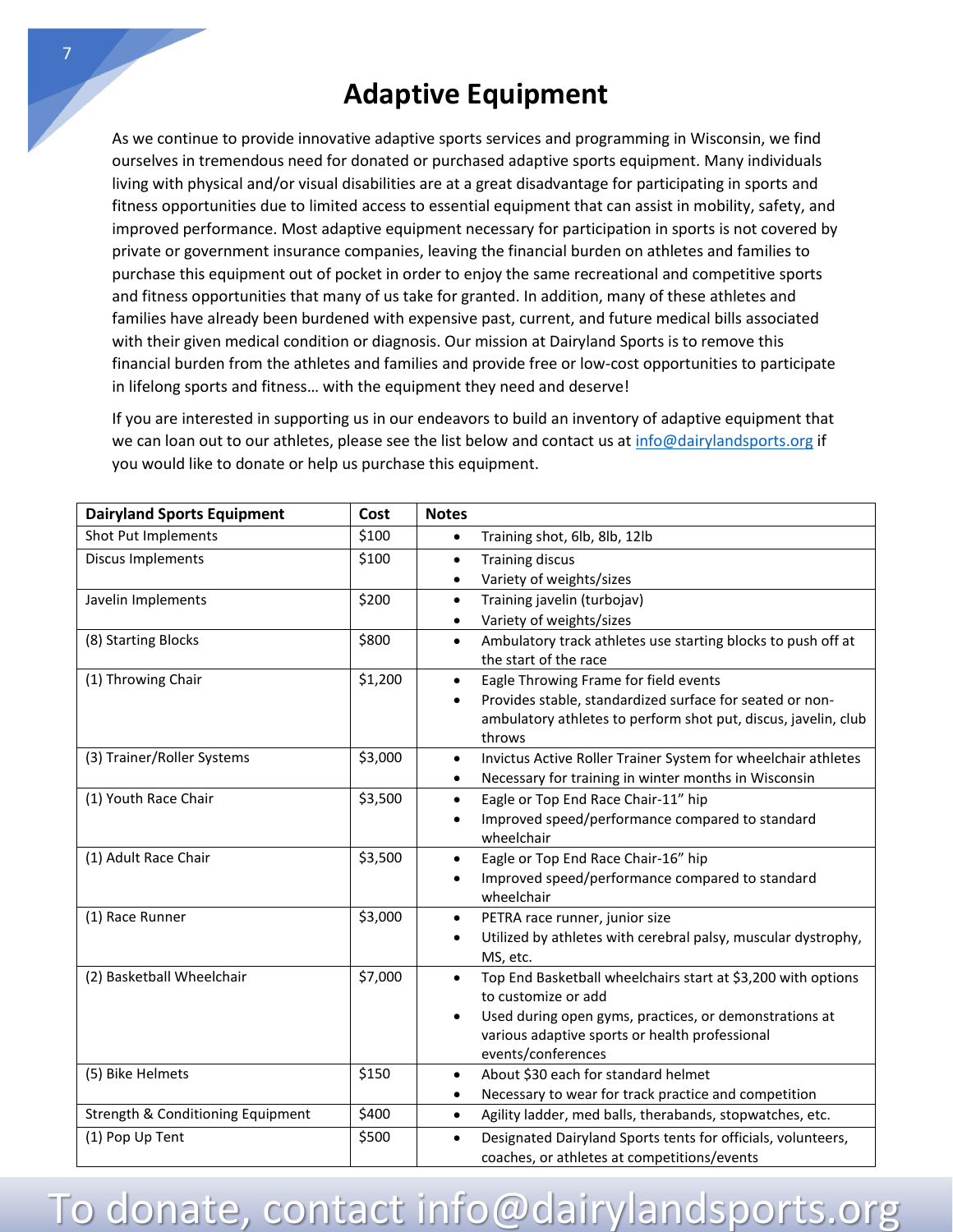## **Private and In-Kind Donations**

### **Friends of Dairyland Sports**

Donations of any size can help in growing the field of adaptive sports, whether it is \$10 or \$1,000! If you are interested in making a tax-deductible donation to Dairyland Sports, we would gladly welcome your generosity and contribution to supporting our mission. **Every dollar donated to Dairyland Sports directly supports our mission, as our staff does not receive any financial compensation for serving – we are proud volunteers with a passion to improve the experience of adaptive athletes everywhere!** 

| <b>Donation Amount</b> | <b>Benefits/Rewards</b>                                                         |
|------------------------|---------------------------------------------------------------------------------|
| \$100.00 - \$199.99    | 1. Name listed on our website under "Friends of Dairyland, Bronze" (optional)   |
|                        | 2. Dairyland Sports car decals/stickers (2)                                     |
| \$200.00 - \$299.00    | 1. Name listed on our website under "Friends of Dairyland, Silver" (optional)   |
|                        | 2. Dairyland Sports car decals/stickers (2)                                     |
|                        | 3. Dairyland Sports t-shirts (2)                                                |
| \$300.00 - \$499.99    | 1. Name listed on our website under "Friends of Dairyland, Gold" (optional)     |
|                        | 2. Dairyland Sports car decals/stickers (4)                                     |
|                        | 3. Dairyland Sports t-shirts (4)                                                |
|                        | 4. Framed team photo and thank-you from Dairyland Games athletes                |
| >\$500.00              | 1. Name listed on our website under "Friends of Dairyland, Platinum" (optional) |
|                        | 2. Dairyland Sports car decals/stickers (4)                                     |
|                        | 3. Dairyland Sports t-shirts (2) and quarter-zips (2) OR polos (2)              |
|                        | 4. Framed team photo from Dairyland Games                                       |
|                        | 5. Invitation to attend annual board of directors meeting for recognition       |
|                        | 6. Family/Business listed as Bronze Sponsor at Dairyland Sports event of choice |

### **In-Kind Donations**

The events that are put on by Dairyland Sports, as well as the events that we support, require more than money to be successful. In-kind donations may include, but are not limited to:

- Providing medical coverage for Dairyland Sports events/programs
- Providing food or water donations for Dairyland Sports events/programs
- Organizing a group of volunteers for Dairyland Sports events/programs
- Offering free business consulting services, accounting services, marketing services, etc.
- Donated adaptive sports equipment, business coupons/discounts, athlete giveaways/prizes, etc.

If you are interested in contributing to Dairyland Sports through an in-kind donation please visit our website or contact us a[t info@dairylandsports.org](mailto:info@dairylandsports.org) to get a list of our current needs! All in-kind donations will be discussed on an individual basis to ensure you receive adequate recognition for your generosity.